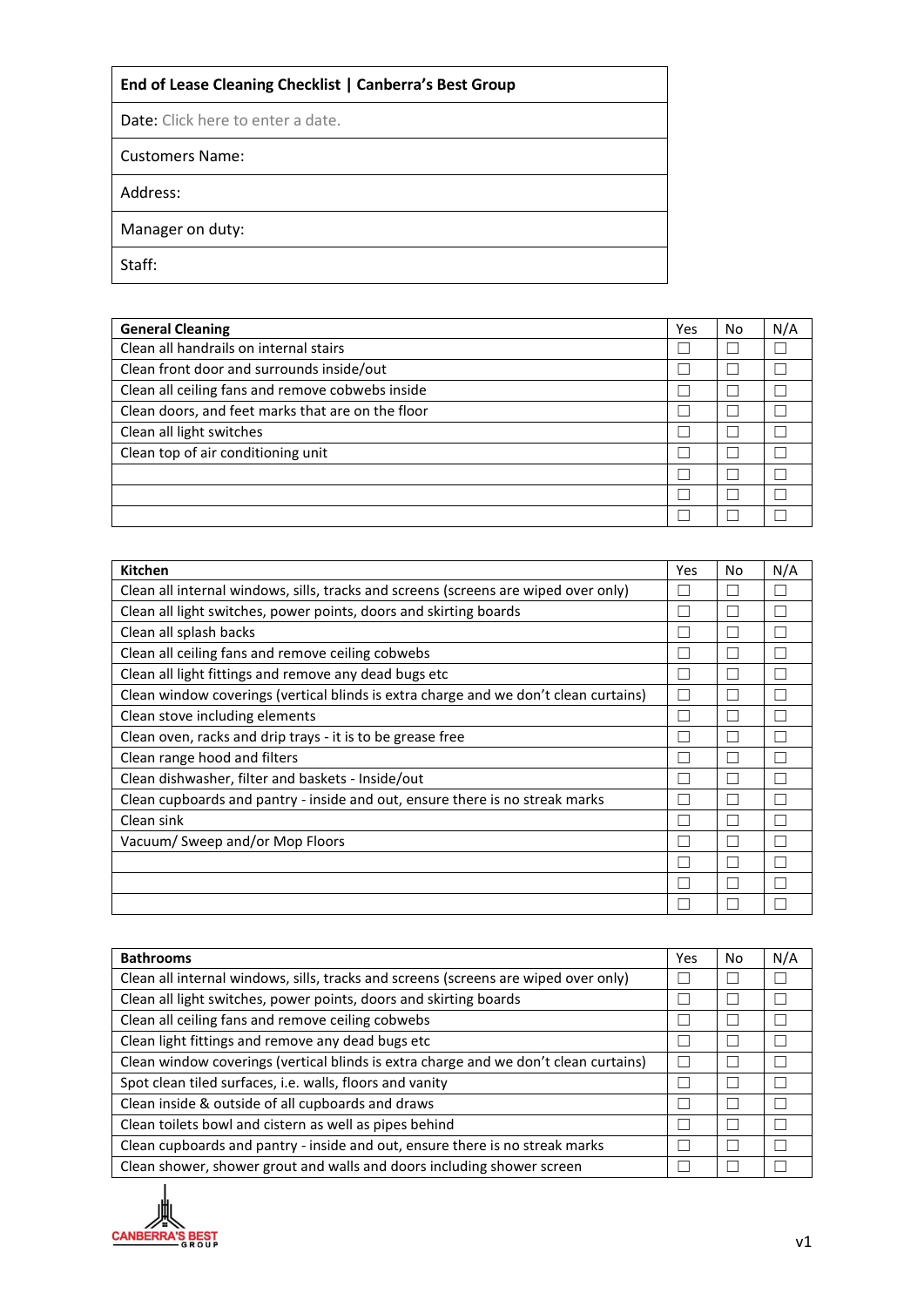| Clean bath and surroundings          |  |  |
|--------------------------------------|--|--|
| Clean exhaust fan and filter         |  |  |
| Vacuum/ Sweep and/or Mop Floors      |  |  |
| All mirrored surface have no streaks |  |  |
|                                      |  |  |
|                                      |  |  |
|                                      |  |  |

| Laundry                                                                               | Yes | No | N/A |
|---------------------------------------------------------------------------------------|-----|----|-----|
| Clean all internal windows, sills, tracks and screens (screens are wiped over only)   |     |    |     |
| Clean all light switches, power points, doors and skirting boards                     |     |    |     |
| Clean exhaust fans and remove cobwebs                                                 |     |    |     |
| Clean light fittings and remove any dead bugs etc                                     |     |    |     |
| Clean window coverings (vertical blinds is extra charge and we don't clean curtains)  |     |    |     |
| Spot clean surfaces, <i>i.e.</i> walls, floors                                        |     |    |     |
| Clean inside & outside of all cupboards and below the sink, ensure there is no streak |     |    |     |
| marks                                                                                 |     |    |     |
| Clean dryer filter and ensure there is no fluff around the unit                       |     |    |     |
| Vacuum/Sweep and/or Mop Floors                                                        |     |    |     |
|                                                                                       |     |    |     |
|                                                                                       |     |    |     |
|                                                                                       |     |    |     |

| <b>Bedroom</b>                                                                       | Yes | No | N/A |
|--------------------------------------------------------------------------------------|-----|----|-----|
| Clean all internal windows, sills, tracks and screens (screens are wiped over only)  |     |    |     |
| Clean all light switches, power points, doors and skirting boards                    |     |    |     |
| Clean ceiling fans and remove ceiling cobwebs                                        |     |    |     |
| Clean light fittings and remove any dead bugs etc                                    |     |    |     |
| Clean window coverings (vertical blinds is extra charge and we don't clean curtains) |     |    |     |
| Spot clean surfaces, i.e. walls, floors                                              |     |    |     |
| Clean inside & outside of all cupboards/built-ins and draws                          |     |    |     |
| Clean wardrobe walls, shelves and doors                                              |     |    |     |
| Vacuum/Sweep and/or Mop Floors                                                       |     |    |     |
| All mirrored surface have no streaks                                                 |     |    |     |
|                                                                                      |     |    |     |
|                                                                                      |     |    |     |
|                                                                                      |     |    |     |

| <b>Family &amp; Living Rooms</b>                                                     | Yes | No | N/A |
|--------------------------------------------------------------------------------------|-----|----|-----|
| Clean all internal windows, sills, tracks and screens (screens are wiped over only)  |     |    |     |
| Clean all light switches, power points, doors and skirting boards                    |     |    |     |
| Clean all ceiling fans and remove ceiling cobwebs                                    |     |    |     |
| Clean light fittings and remove any dead bugs etc                                    |     |    |     |
| Clean window coverings (vertical blinds is extra charge and we don't clean curtains) |     |    |     |
| Spot clean surfaces, i.e. walls, floors                                              |     |    |     |
| Clean inside & outside of all shelves and draws                                      |     |    |     |
| Vacuum/ Sweep and/or Mop Floors                                                      |     |    |     |
|                                                                                      |     |    |     |
|                                                                                      |     |    |     |
|                                                                                      |     |    |     |